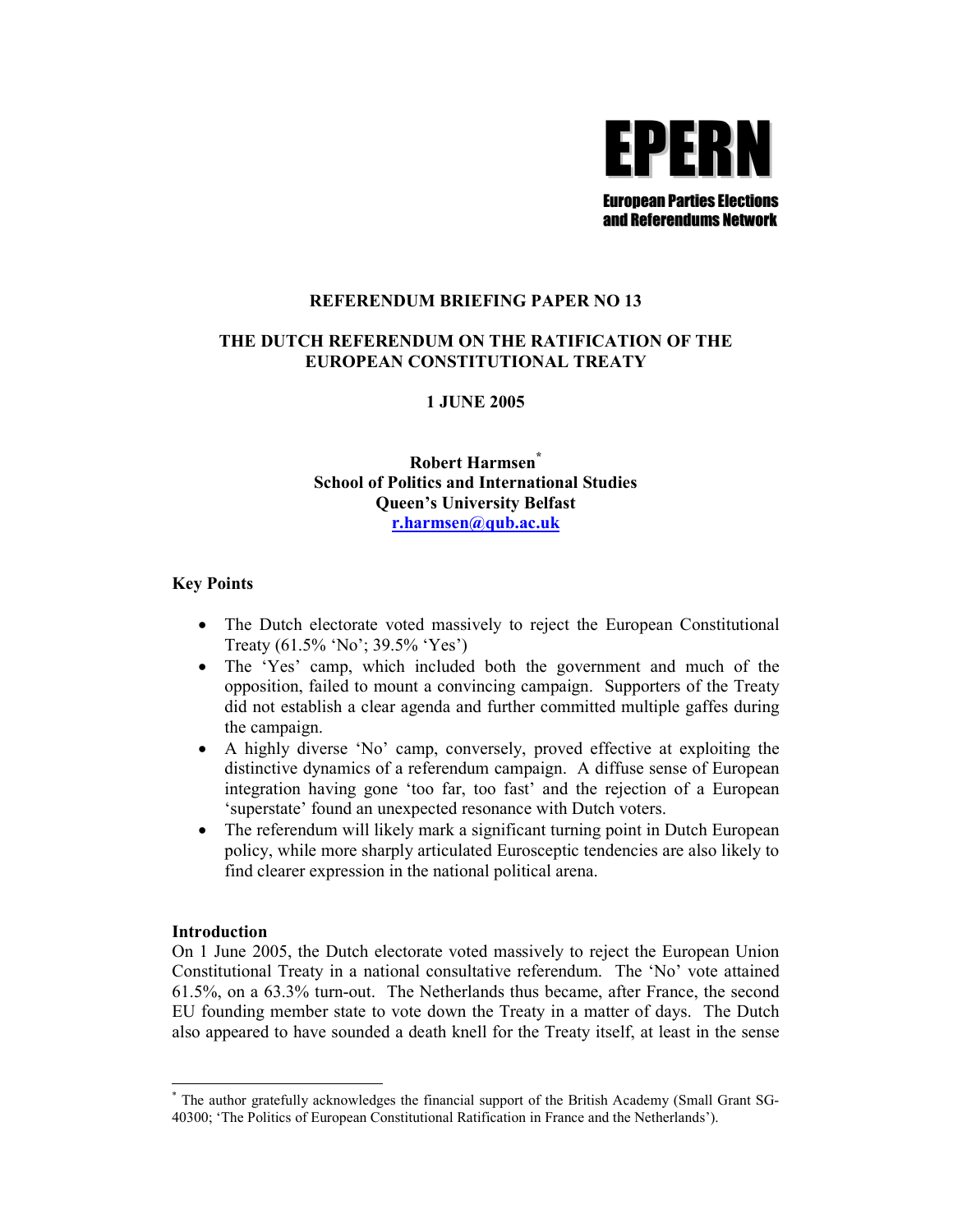that a return to the electorate with the same text, after so decisive a rejection, would seem excluded.

The massive rejection came in the face of almost unanimous establishment support for the European Constitution. The three parties in the current governmental coalition (the Christian Democrats, the Liberals and Democrats '66) all supported the Treaty, as did two of the main opposition parties (the Labour Party and GreenLeft). Together, the parties in favour of the Treaty represented 85% of the seats in the lower house of the Dutch parliament. The Treaty further enjoyed the backing of the major trade unions and employers' organisations.

The overwhelming 'No' vote also came despite the maintenance of comparatively high levels of support for the wider project of European integration in national public opinion. Eurobarometer survey data reports that 76% of Dutch respondents view the European Union as a 'good thing' (the third highest score across the 25 member states), while 59% of Dutch respondents see their country as having 'benefited' from EU membership (tenth highest). $<sup>2</sup>$ </sup>

At first glance, there is consequently something of a puzzle as to why the Dutch rejected the Constitutional Treaty in such a decisive fashion. As detailed below, the immediate reasons for this rejection are to be found in the dynamics of the campaign itself. Finding themselves on the unfamiliar terrain of a referendum campaign, the major actors in the 'Yes' camp initially failed to set the terms of debate and, subsequently, sought to redress the situation in a manner which appeared only to increase the alienation of an electorate already inclined towards a protest vote. The issues raised and the dynamics displayed in the immediate context of the campaign must, nonetheless, also be situated relative to longer-term trends in national politics and to the emergence of wider Eurosceptic tendencies in the Netherlands over the course of the past decade. This broader contextualisation is briefly provided in the conclusion, after having first surveyed the contours of the referendum campaign itself.

### **The Institutional Framework**

The referendum of 1 June 2005, the first such consultation in modern Dutch political history, was the product of a parliamentary initiative. The first proposal for a national consultative referendum on the eventual outcome of the European constitutional process was made by the Labour Party MP Frans Timmermans in November 2002. The initial Timmermans motion, which followed closely on the heels of a highly charged parliamentary debate on EU enlargement, was unsuccessful. Yet, support continued to grow for a European referendum in the Netherlands. The idea was again taken up after the January 2003 parliamentary election. A new motion for the holding of a consultative referendum was put forward in May 2003 by MPs from three parties: Farah Karimi of GreenLeft, Niesco Dubbelboer of the Labour Party (PvdA), and Boris van der Ham of the Democrats '66. The grouping in support of the referendum thus brought together two of the main opposition parties (GreenLeft and Labour) with the smallest of the parties in the newly formed governmental coalition (Democrats '66). The express intention of the three MPs was that of stimulating a higher profile

 $\frac{1}{2}$  The Dutch government has withdrawn the bill which would be necessary for ratification of the Treaty and indicated that it will not bring it back before parliament.

 $2$  Eurobarometer 62, December 2004. Available at:

http://europa.eu.int/comm/public\_opinion/archives/eb/eb62/eb62first\_en.pdf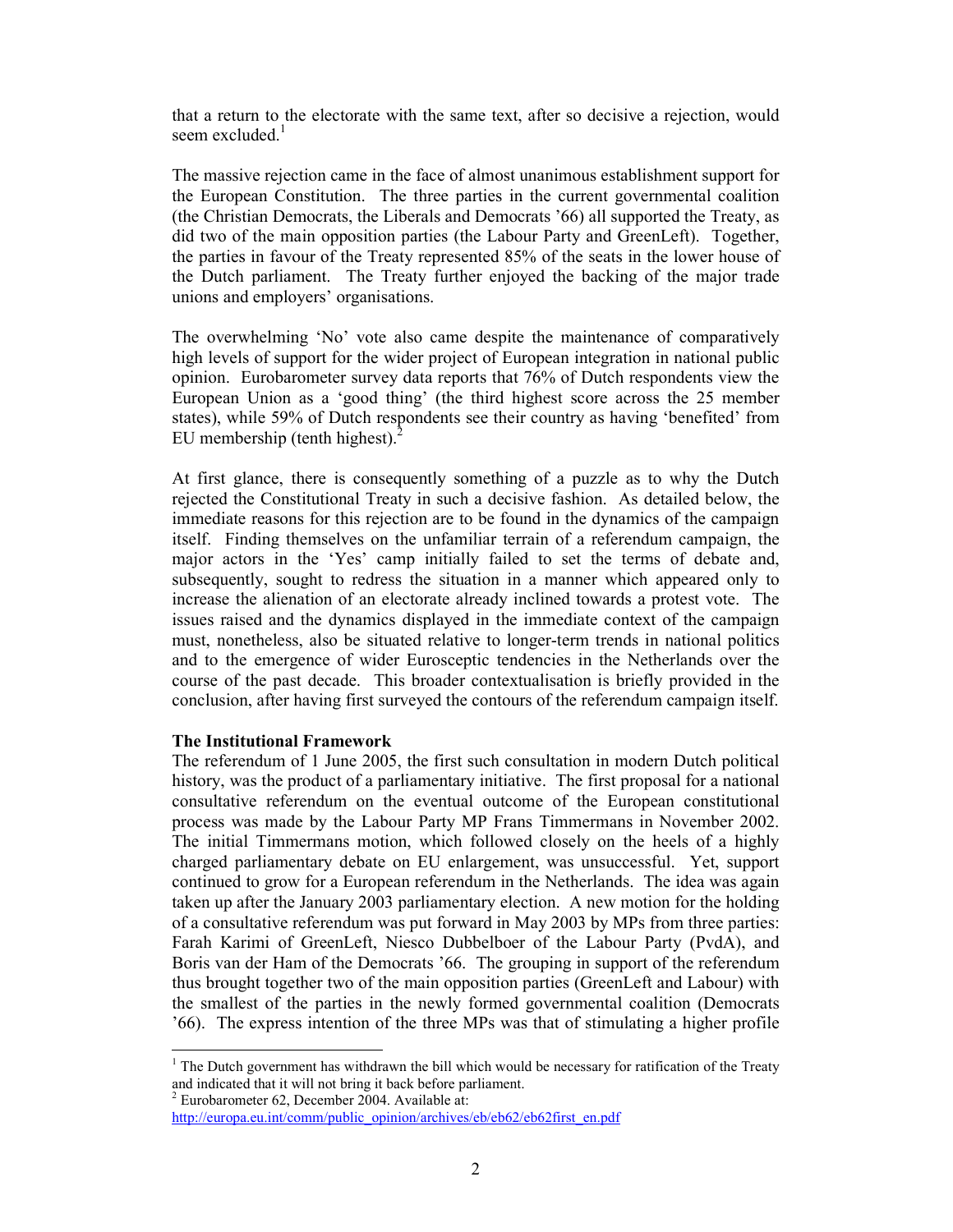national debate on European issues and, through an anticipated positive result, enhancing the legitimacy of the European project.

The tripartite proposal for a referendum was not guaranteed of securing a parliamentary majority. Among the remaining opposition parties, the motion had support from both the left-wing Socialist Party (SP) and the small remnant of the Pim Fortuyn List (LPF), but was opposed by the two small Christian parties (the Christian Union and the Political Reformed Party). As regards the remaining governmental parties, the Christian Democrats (CDA) were resolutely opposed to the holding of a consultation, while the Liberals (VVD) initially appeared markedly divided. It was consequently the Liberal Party which held the key to the parliamentary equation – and which, under the influence of party leader Jozias van Aartsen, ultimately lent decisive support to the referendum proposal. It is noteworthy, however, that the Liberal group in the upper house of the Dutch parliament continued to express misgivings about the process until a very late stage in the debate. As a consequence, the final approval for the referendum legislation was given by the Dutch Senate only on 25 January 2005.

The legislation, which created a 'one-off' framework for the holding of the vote, was principally concerned with the establishment of an Independent Referendum The Referendum Commission was charged with three tasks. In Commission. consultation with the relevant minister (the Minister for Administrative Reform in the Ministry of the Interior), it was to set the date for the vote. It was also to prepare a summary of the Constitutional Treaty for distribution to all voters and to distribute subsidies totalling one million euros to campaigning groups (to both proponents and opponents of the Treaty, as well as to those seeking to provide 'neutral' information). The Commission's five members were appointed by parliament on 8 February, and the date for the Dutch vote was fixed towards the end of that month. The Commission itself appeared to have a clear preference for a relatively late date  $-$  with 29 June having been reported in the national press. Nonetheless, under pressure from the Interior Ministry, an earlier date was ultimately chosen, and the referendum was announced for 1 June.

As is already apparent from this brief account of events, the establishment of the institutional framework for the referendum was very much a matter of 'learning by doing', in which the exact contours of the process only gradually became clear. The process as a whole also took place within a relatively compressed calendar, there being a span of only four months between the definitive adoption of the necessary legislation and the holding of the vote. The creation of this wholly novel form of consultation on the Dutch political landscape thus demanded a rapid process of adaptation on the part of the nation's principal political actors – an adaptation which in many instances was significantly not forthcoming.

The inexperience of the national political elite with referendums proved to be a significant shaping factor of the dynamics of the campaign. The referendum was read - wrongly - through the prism of parliamentary election campaigns. The assumption appears to have been made by the government, and by the main pro-Treaty parties, that the campaign would be won or lost in its final stage – essentially its final two weeks. Yet, while this 'final push' corresponds to a certain logic in the case of legislative elections, where voters are confronted with a familiar range of parties and choices, it does not readily translate to the different context of a referendum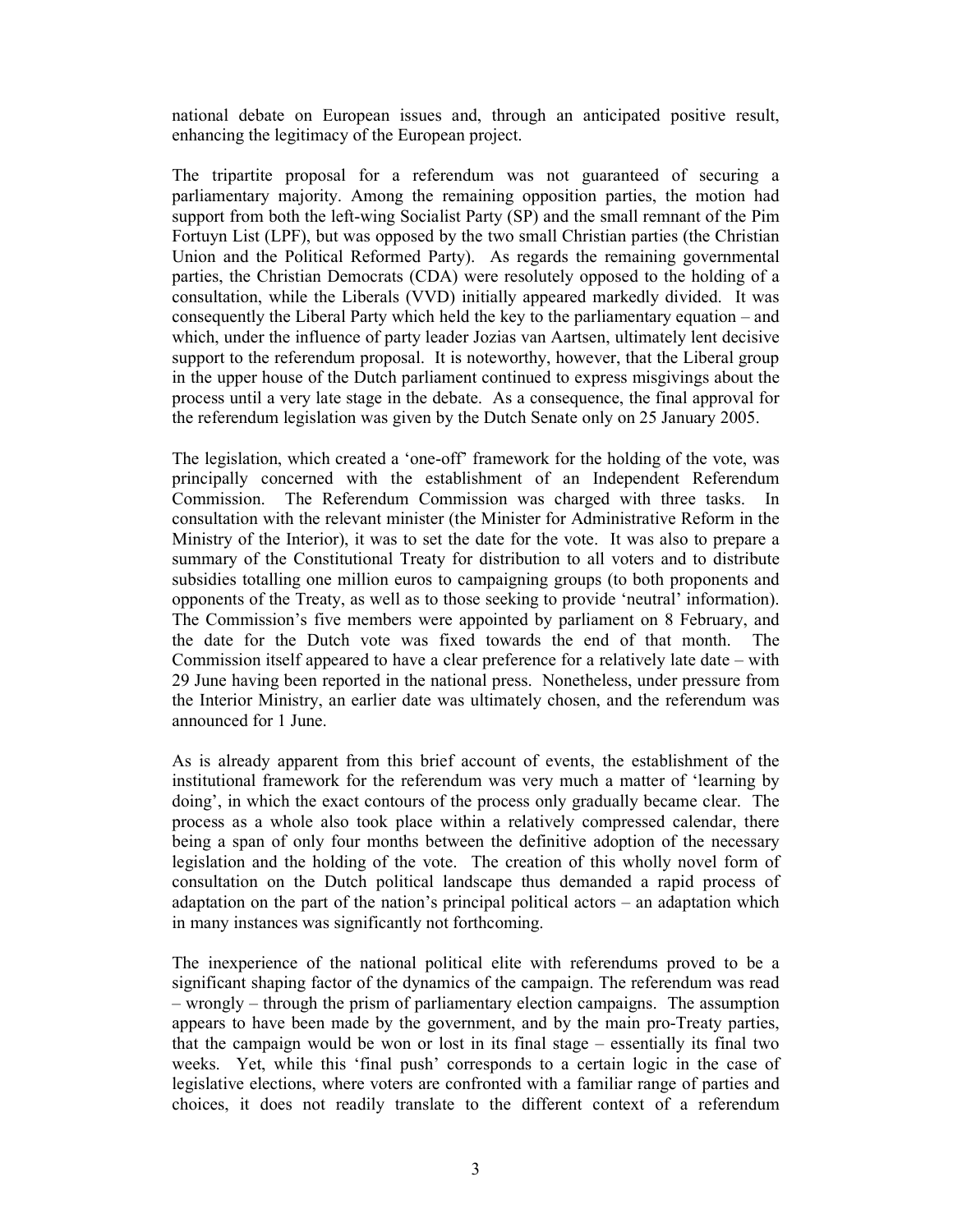campaign. The government and the main parties clearly underestimated the extent of the investment required to give structure to this very different political space, in which voters would not necessarily respond to traditional cues. They also did not adequately account for the potentially polarising effects of a referendum campaign; the logic of a stark, binary choice between only a 'Yes' or a 'No' stands in sharp contrast to the more complex dynamics of a long-established multiparty electoral marketplace.

Beyond the dynamics arising from a general unfamiliarity with referendums, the distribution of institutional roles further appears to have been a source of difficulty. The government, at least until the final stages of the campaign, never fully assumed ownership of the referendum process. Here, it is apparent that the origin of the referendum, as a parliamentary initiative adopted over the opposition of the largest governmental party, played a role. The government showed a marked reluctance to assume the leading role in the campaign which one would normally have expected. given that it had already, quite literally, signed up to the agreement concerned. While the State Secretary for European Affairs, Atzo Nicolaï, early on took a leading role in the 'Yes' campaign, efforts to bring together a broader and higher profile government campaign for ratification repeatedly  $-$  and, on occasion, quite publicly  $-$  failed to come to fruition. As a consequence, a clear, coherent government message did not emerge. This general co-ordination problem seems, moreover, to have been further aggravated by an ultimately unsuccessful division of responsibilities between the Foreign and the Interior Ministries for the running of the campaign (the former spearheading the government's 'Yes' campaign, while the latter was to concentrate on turn-out).

Finally, in dealing with the institutional framework, the 'consultative' character of the referendum must also be briefly mentioned. Formally, as there is no provision in Dutch constitutional law that would allow for the holding of a binding referendum, the vote could only provide 'advice' to the national parliament. In practice, however, a consensus progressively emerged amongst almost all of the main political parties that the result would be respected, provided in some cases that particular thresholds of support/opposition or turn-out were crossed. As they went to the polls on 1 June, Dutch voters could thus reasonably presume that their verdict would have politically binding consequences, even if this did not correspond to the strict legal form of the consultation.

# **The Campaign**

The initial stages of the campaign were characterised by an extended 'phoney war'. From the formal decision to proceed with the vote at the end of January until mid-April, the Dutch referendum, in sharp contrast to the parallel, high-profile debate in France, generated little political or media interest. By the middle of April, commentators both in the Netherlands and abroad had, indeed, begun to focus on the 'non-debate' itself as an issue. Yet, it was also at this time that polls began to indicate the serious possibility of a 'No' vote, prompting a more active engagement with the issue by national political elites. The last two weeks of April saw the emergence of a somewhat higher-profile campaign on the part of the government, symbolically joined on May Day by the opposition Labour Party. This renewed effort, however, then subsided for a two-week period, which coincided with Queen Beatrix's silver jubilee and a mid-session parliamentary recess. The 'Yes' campaign picked up again only during the final two weeks leading up to the 1 June poll.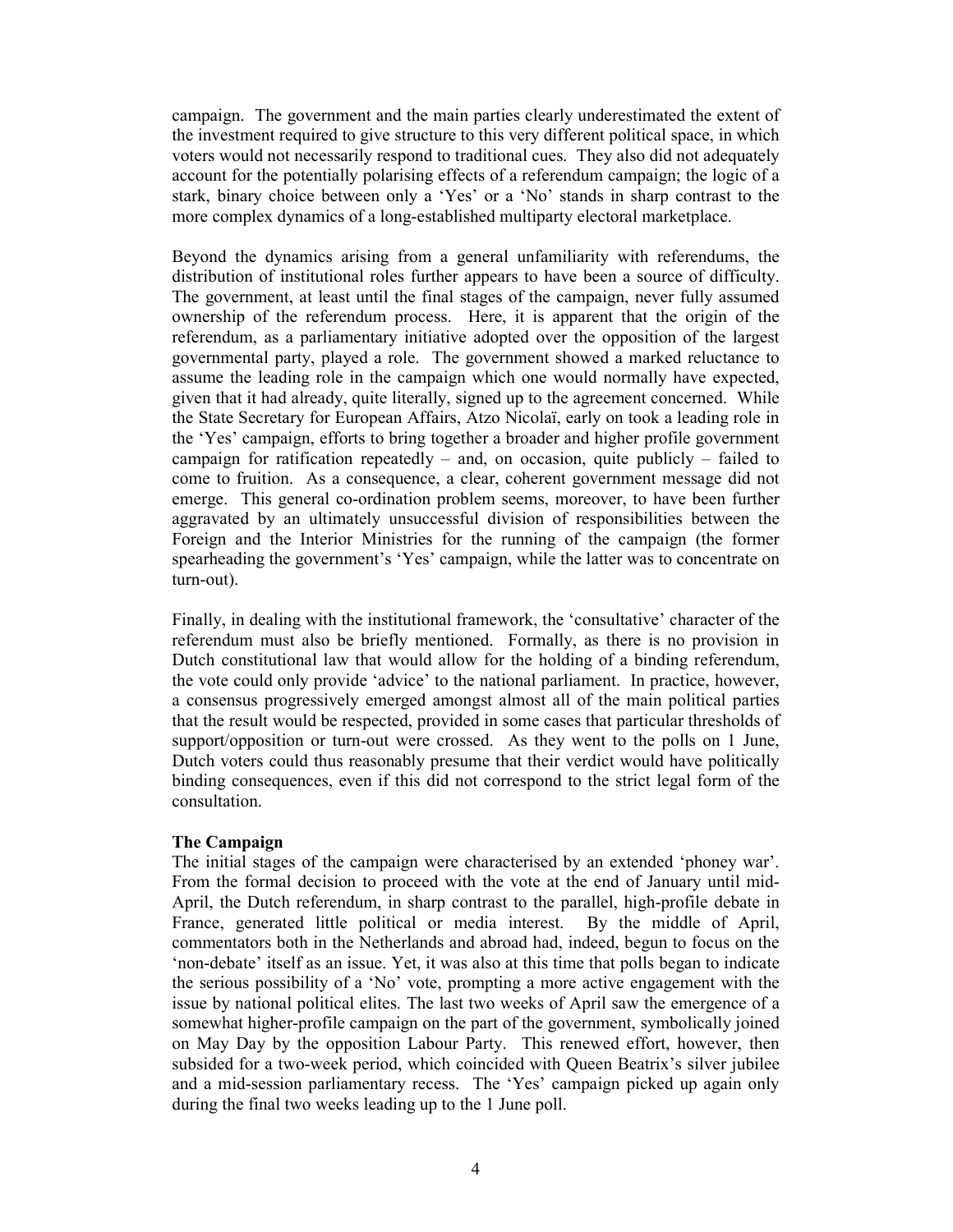The failure by the 'Yes' campaign to engage with the issue at an early stage and on a sustained basis proved very costly. The terms of the debate which emerged were largely set by the Treaty's opponents, who had moved relatively quickly to fill the political space which the main establishment parties had created through accepting the referendum, but then effectively left vacant. In consequence, when the 'Yes' campaign finally mobilised, it had to do so principally by way of a refutation of the arguments against the Constitutional Treaty which had already begun take hold in national public opinion. This general problem was further compounded by a series of miscues and misstatements, as Treaty supporters appeared to resort to a (resolutely counterproductive) strategy of delegitimating a 'No' vote by (over)dramatising its consequences. Reflecting this dynamic, the analysis below first looks at the different strands of the 'No' campaign, before turning to the ultimately failed response mounted by the government and the main establishment parties.

### The 'No' Campaign

The 'No' camp was something of a 'patchwork of protest', encompassing a wide range of differing and often contradictory objections to the Constitutional Treaty. The three main strands in the campaign were represented by a 'populist left', a 'populist right', and the small, traditional Protestant parties. As such, they formed a relatively typical coalition of Eurosceptic forces, drawing together the parties on the relative margins of the party system, for whom an opposition to European integration forms part of a more general opposition to (or at least distance from) the political establishment in general. Beyond this general dynamic of protest, the variety of oppositions to the Constitutional Treaty also proved compatible (if not consistent) on more narrowly defined grounds. In effect, all the major players in the 'No' campaign stressed the need for more tightly defined limits to be placed on the European integration project, portrayed as posing an increasing threat to core elements of both national interest and national identity. In the present context, it effectively mattered little that the parties concerned often had radically different understandings of what those interests or identities might be. The overall message could readily, if rather superficially cohere as one that Europe had gone 'too far, too fast' – and that a 'No' vote would restrain the (further) development of a European 'superstate'.

The campaign on the left was led by the Socialist Party. The Socialists, in part, returned to fairly traditional themes in their opposition to the Constitutional Treaty. They continued to mark their opposition to the market-driven and 'asocial' character of the European integration process, as well as warning against moves towards the creation of a 'hard core' European army. Yet, the party appeared on this occasion to place rather more emphasis on a 'nationalist' discourse. In part, this focused on the protection of distinctive Dutch social policy choices. For the Socialists, the 'crown' jewels' of a distinctive and progressive Dutch national identity  $-$  gay marriage, soft drugs policy, and euthanasia – were potentially placed under threat by growing European intervention. The Socialist Party further appealed to broader concerns about the possible loss of Dutch national identity in an enlarging Europe, evoking the threat that the Netherlands would be reduced to a 'province' of a European 'superstate'. In probably the most effective media image of the campaign, a party poster showed a map of Europe which extended well beyond the present eastern boundaries of the European Union, but from which the Netherlands had, quite literally, disappeared into the ocean. The poster, under the slogan 'The Netherlands'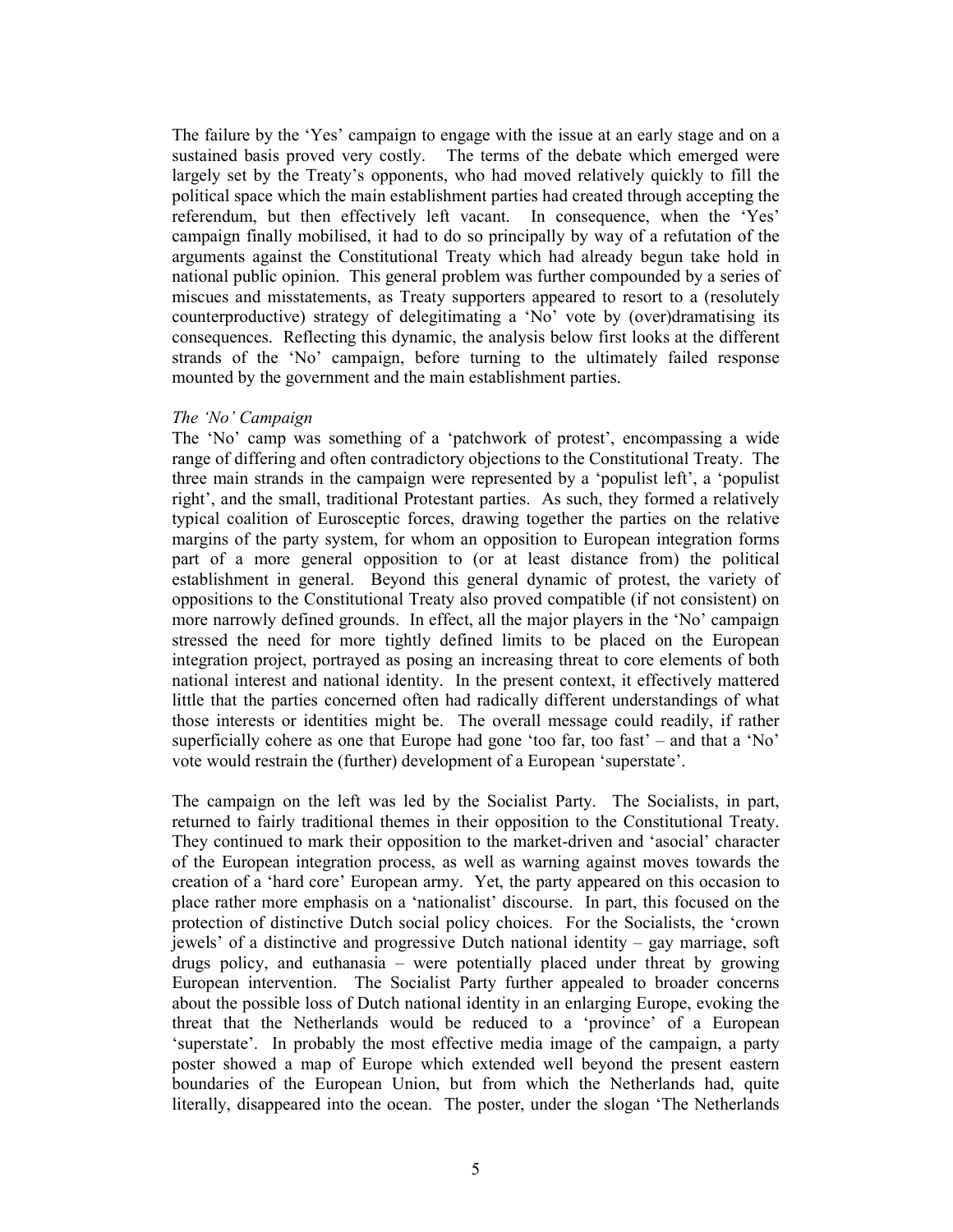off the Map' ('Nederland van de kaart'), graphically captured a diffuse sense of anxiety in terms which struck a chord well beyond the party's own natural constituency.

A different set of oppositions were to be found on the right of the political spectrum, though here too the theme of the Netherlands being reduced to a 'province' of a European 'superstate' was strongly canvassed. Opponents of the Constitutional Treaty on the right included the Pim Fortuyn List and the Geert Wilders Group, as well as the conservative Edmund Burke Foundation<sup>3</sup> and the newsweekly *Elsevier*.<sup>4</sup> Within this constellation, it was Geert Wilders who assumed the most prominent role, despite having to campaign under heavy security. Wilders, who had left the Liberal Party in September 2004 to found his own political movement,<sup>5</sup> sketched out his European agenda as part of his February 2005 personal manifesto ('Onafhankelijksheidsverklaring'). In this document, he argued that the Netherlands should adopt a 'semi-detached' position within the Union, securing both a swathe of policy opt-outs and a dramatic reduction in the national contribution to the EU budget. Wilders further marked his virulent opposition to Turkish EU membership, encapsulated in the stark affirmation: 'Turkey in, the Netherlands out'. Wilders' campaign against the Constitutional Treaty echoed the same themes. His campaign literature highlighted the voting weight which the Treaty would potentially give to an 'Asiatic, Islamicist' Turkey within the EU, while also arguing that with the adoption of the text the Netherlands would lose control over its immigration policy. The Wilders campaign thus contributed to a more general climate of concern over the preservation of a distinctive Dutch identity and Dutch sovereignty – in this variant summarised by the slogan 'The Netherlands must remain!' ('Nederland moet blijven!').

The final major strand in the 'No' campaign was made up of the two small Protestant parties. Both the Christian Union (CU) and the Political Reformed Party (SGP), though opposing referendums on principle, nevertheless actively engaged in the campaign against the Constitutional Treaty. The objections of both parties to the Treaty reflected, in part, a specifically confessional dimension. They were sharply critical of the Treaty's failure to give explicit recognition to Europe's 'Judeo-Christian heritage', in contrast to the reference which it makes to the humanist traditions of the Enlightenment. More generally, the two Protestant parties opposed the Treaty on the basis that it marked a further erosion of the space within which distinctive national policy choices could be made (even, apparently, where they might oppose the choices actually made in the domestic arena). In the particular case of the Christian Union, this opposition assumed a notably moderate tone, with the party campaigning under the slogan 'Europe, OK; this Constitution, No'. The Christian

 $\mathfrak{z}$ The Burke Foundation was responsible for putting together one of the rare books on the Constitutional Treaty to appear during the Dutch referendum campaign. See Bart Jan Spruyt (ed.), Samen zwak: pleidooien tegen de Europese Grondwet (Amsterdam: Polpam, 2005).<br><sup>4</sup> The magazine resolutely nailed its colours to the most in its 16, Amil 2005.

The magazine resolutely nailed its colours to the mast in its 16 April 2005 issue, which featured a cover story on 'Why No is better than Yes'. The accompanying story placed particular emphasis on the immigration issue, arguing that the adoption of the Constitutional Treaty would lead to a further loss of control by the national government in this sensitive policy area.

 $5$  The immediate reason for Wilders' break with the Liberal Party was a disagreement over the question of support for Turkish EU membership. Wilders' departure, however, also followed a more general growth of tensions arising from his attempts to impart a more 'rightward course' on Dutch liberalism.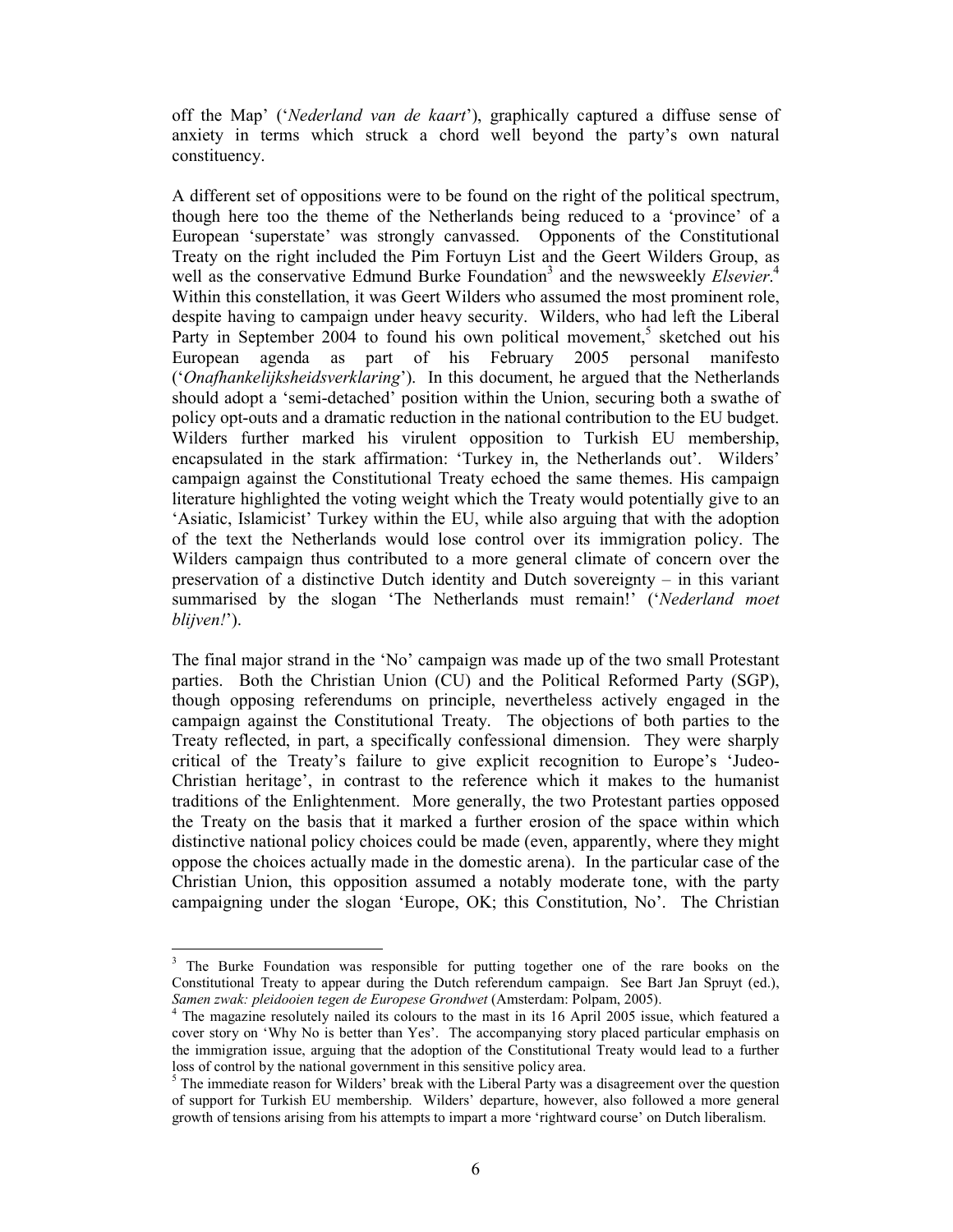Union did not, however, fail to evoke the spectre of the 'superstate', in specific connection with the continued development of an EU foreign policy.

# The 'Yes' Campaign

The 'Yes' campaign, as previously indicated, was significantly shaped as a response to the 'No'. In particular, proponents of the Treaty felt the need to invest substantial energy in dealing with the theme of the 'superstate' and the more general sense of a European integration process which was proceeding 'too far, too fast'. The case was insistently made that the Constitutional Treaty, rather than marking a further or decisive advance in the process of Europe integration, could instead be seen as placing significant, new limits on the powers of EU institutions.

The sensitivity of this issue for the 'Yes' camp was perhaps most interestingly revealed through a dispute which surfaced not between the 'Yes' and the 'No' sides, but rather between the government and the Independent Referendum Commission. The official summary of the Constitutional Treaty produced by the Referendum Commission contained the (unqualified) statement that one of the innovations introduced by the Treaty was the principle that 'EU law takes precedence over the law of the member states'.<sup>6</sup> Legally, this affirmation is contestable, as the provision largely serves to codify a long-established jurisprudential principle. Politically, however, it immediately rang alarm bells, as the government feared that it might further stoke public anxieties over the erosion of national sovereignty. A relatively sharp, public exchange took place between the European State Secretary, Atzo Nicolaï and the Chairman of the Referendum Commission, Professor C.A.J.M. Kortmann. It also became known, shortly after the conclusion of the campaign, that considerable pressure had been (unsuccessfully) applied within the Interior Ministry to scrap the official summary altogether, so as not to have to deal with the offending passage.

In the wider campaign, prominent figures in the 'Yes' camp repeatedly refuted the argument that the Treaty would mark a further expansion of EU powers. For example, Prime Minister Balkenende, in one of his first major interventions of the campaign, explicitly took to task the 'superstate argument', labelling it as 'crazy'. The Prime Minister emphasised, on the contrary, that 'This Treaty is the first European treaty which, precisely, offers the possibility of lessening the degree of interference (bemoeienis) from Brussels'.<sup>7</sup> Later in the campaign, Balkenende again returned to the theme, seeking to reassure his compatriots that nothing in the Treaty posed a threat to the distinctive characteristics of Dutch society: 'Our national feeling *(Oranjegevoel)* remains, as does our national identity'. <sup>8</sup>

Much the same terms were also used in defence of the Treaty by Labour leader Wouter Bos. Bos, like Balkenende, stressed the various ways in which the Treaty could be seen as limiting European-level interference in national life. He was further particularly concerned to refute the 'left nationalist' arguments of the Socialist Party – stressing that distinctive Dutch policy choices in the areas highlighted by the Socialists would not be put under threat by the adoption of the text. As Bos put it:

 $6$  The full text of the Referendum Commission Summary is available via the site below: http://www.referendumeuropesegrondwet.nl/contents/pages/42500/samenvattingreferendmcommissie.pdf

There is with the NRC Handelsblad, 28 April 2005. <sup>8</sup> Interview with the *Algemeen Dagblad*, 28 May 2005.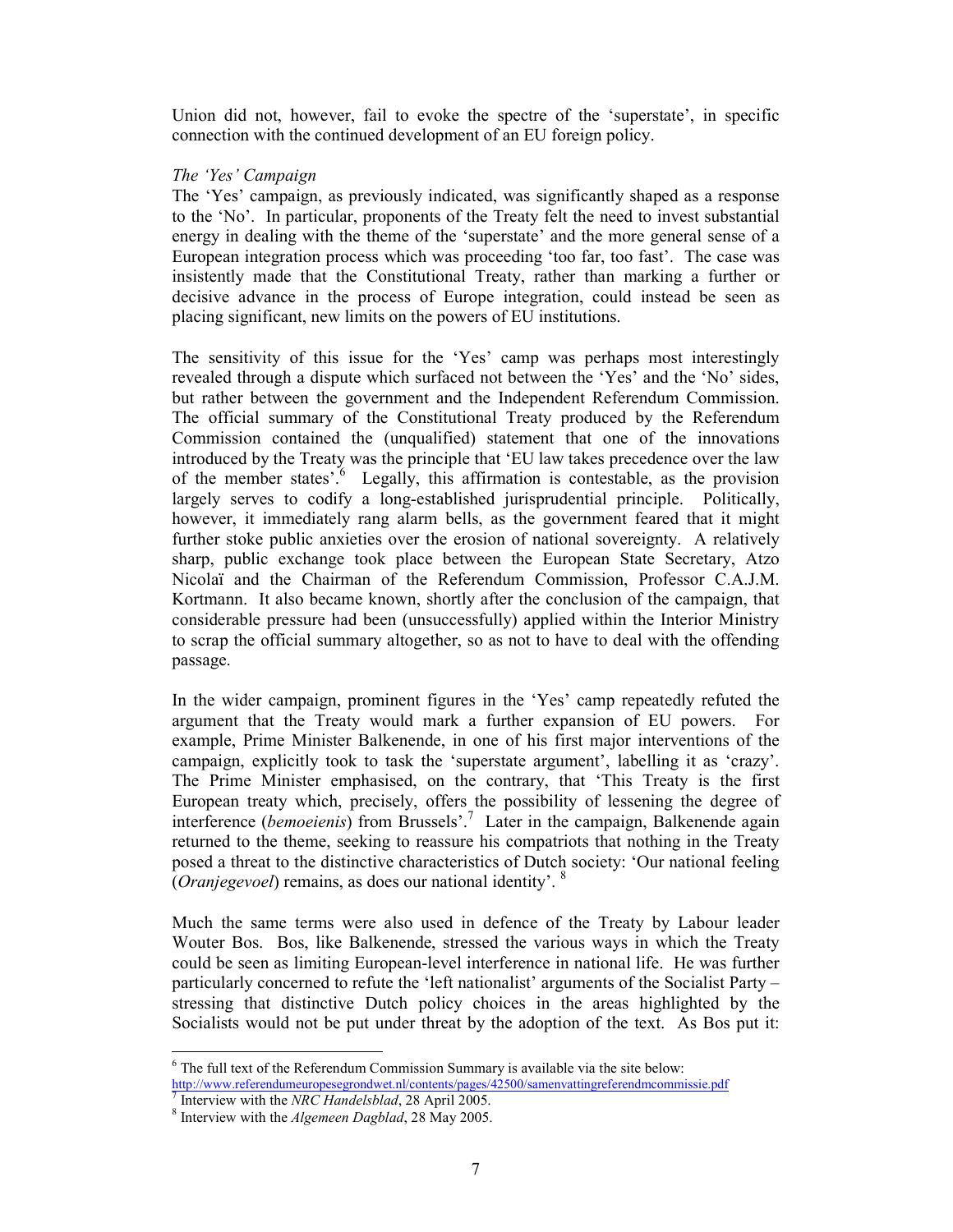Europe will not become a superstate, it [the Treaty] is not a dictate from the larger countries. On the contrary, this Treaty, for the first time, sets out the areas over which the EU has no say. We will continue to decide ourselves on abortion, euthanasia, and gay marriage'.<sup>9</sup>

Beyond the assumption of a largely defensive posture relative to the arguments established by the Treaty's opponents, the 'Yes' camp further came to be defined in the public mind by a series of high-profile gaffes. Supporters of the Treaty appeared particularly inclined to (over) dramatise the stakes of the referendum – suggesting, in terms which had little intrinsic credibility with the majority of voters, that a 'No' vote would directly compromise the peace and prosperity of the post-war period. The first major public statement of this type was made in mid-April by the Christian Democrat Justice Minister, Piet Hein Donner. Donner expressed his fears that a rejection of the Treaty could lead Europe as a whole down the path of a violent disintegration, akin to that experienced by Yugoslavia. At this time, other members of the government, notably Foreign Minister Ben Bot, tried to dampen such talk of a possible 'crisis'. Nevertheless, as the polls began decisively to turn towards a 'No' in the final stage of the campaign, the possible 'threats' supposedly entailed by a 'No' vote were invoked with increasing frequency by the pro-Treaty camp. Economic Affairs Minister Laurens Jan Brinkhorst commented that a 'No' vote would see 'the lights go out in the Netherlands'. In a slightly different vein, Foreign Minister Bot himself publicly speculated that a 'No' vote would directly produce an 'economic dip', as the Netherlands would appear a less creditable investment destination. Prime Minister Balkenende made  $-$  a heavily criticised  $-$  use of memorial events surrounding the Liberation to make the case for a 'Yes'. It was, nonetheless, perhaps the Dutch Liberal Party (VVD) delegation in the European Parliament which went the furthest in this direction, releasing  $-$  and then withdrawing within a matter of hours  $-$  a video which made the case for the dangers of a 'No' vote against the background of scenes depicting the Holocaust, Srebrenica, and the 2004 Madrid bombings.

The overall impact of these interventions was unmistakably negative; they gave the impression of a political establishment which had panicked and was now seeking merely to delegitimate a 'No' vote in the face of an unexpected degree of opposition. This impression was, moreover, reinforced by a series of still further unfortunate remarks in which various prominent supporters of the Treaty appeared to cast into doubt the legitimacy of the referendum process itself. Economic Affairs Minister Brinkhorst publicly suggested that holding a referendum on this issue was a 'bad idea', citing low levels of public knowledge about the Treaty. Labour leader Wouter Bos commented that a second referendum would perhaps be necessary, if the first one did not produce a positive result. Foreign Minister Bot was reported as encouraging voters who had doubts to 'stay at home'. Clearly, too much may easily be made of such comments, which were frequently reported without full contextualisation by the media. Nevertheless, the cumulative impact of this litany of miscues and misstatements was little short of devastating. The government and the main establishment parties, having first failed to set the agenda, then further contributed to the growth of a negative climate of opinion by appearing simultaneously to over dramatise the vote and to under value the opinions of the electorate.

<sup>&</sup>lt;sup>9</sup> Interview with the *Algemeen Dagblad*, 24 May 2005.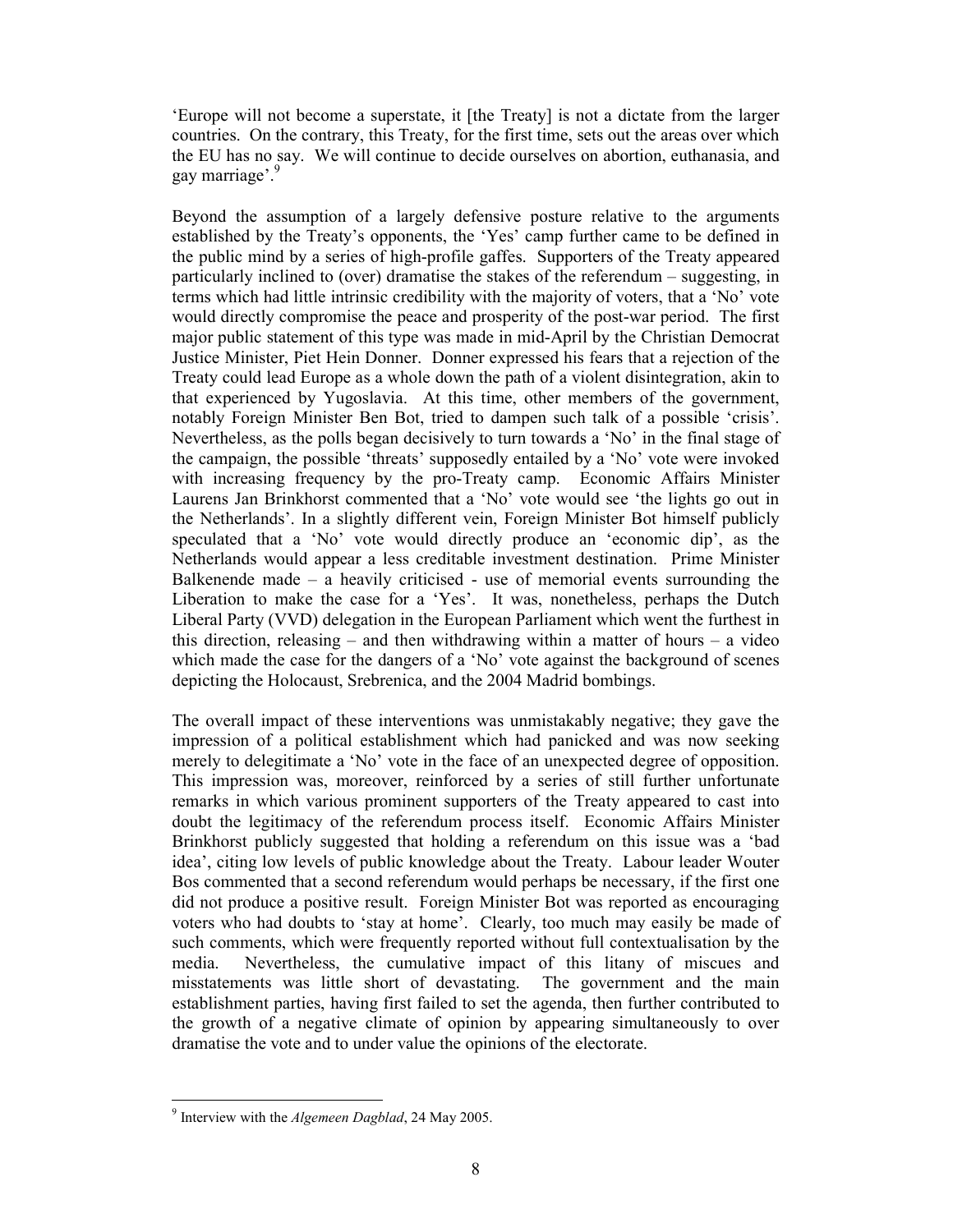### **The Results**

The magnitude of the 'No', at  $61.5\%$ , was such that it carried a majority across virtually all major segments of Dutch society. Geographically, the 'No' was in the majority in all 12 Dutch provinces, and in every major city except Utrecht (where the 'Yes' won 51.1% of the vote). Sociologically, the 'No' won a majority across all educational and income categories, as well as across all age cohorts except the oldest (those over 65, where the 'Yes' scored  $52\%$ ).<sup>10</sup> Predictable variations do, nonetheless, appear in the scale of the 'No' vote. Educational level continues to be perhaps the most reliable indicator of attitudes towards European integration; there was a clear gradation in the proportion of 'No' voters, running from 51% of those with a high formal educational level up to 82% among those with a low educational level Similarly, income and European attitudes showed a largely consistent correlation, with only 51% of the highest income group voting 'No', in contrast to 68% of those in the lowest income category.

A stronger differentiation of the 'Yes' and 'No' electorates becomes apparent when one looks at the clusters of issues cited by voters, as well as in relation to party identification. These two factors are examined in detail below.

### **Salient Issues**

The impact of the campaign clearly emerges when examining the clusters of issues cited by 'Yes' and 'No' supporters as respectively determining their votes. As listed in Table 1 below, the motivations cited by 'No' voters prioritise broad concerns over national identity and national sovereignty, as well as more specific national grievances. The Netherlands' status as the highest net per capita contributor to the EU budget was most frequently cited by anti-Treaty voters, reflecting a high public awareness of the issue which had - paradoxically - been created by the strong, repeated demands of successive Dutch governments to reduce the amount. Yet, beyond the immediate issue of the budget contribution, the four next most frequently cited reasons for voting against ratification all deal with more generalised concerns about the potential loss of national influence and national identity. The theme of the 'superstate' unmistakably resonated with 'No' voters, who expressed a corresponding concern about the diminished place of their country in a much enlarged Union. The persisting salience of the euro as a political issue is also noteworthy among the reasons cited by 'No' voters. This issue was given a comparatively high profile in the present campaign by the rekindling of a debate surrounding the 'undervaluation' of the guilder at the time of the transition to the single currency.

The cluster of issues cited by 'Yes' voters reflects broad support for the longer-term development of European integration, as well as a more specific assessment of the relative advantages of the Constitutional Treaty itself. Yet, though the Treaty figures more prominently in the reasons cited by 'Yes' voters, it is striking that this for the most part does not attach itself to particular issues or provisions. Rather, these results suggest that pro-Treaty voters tended to view the adoption of the present text principally as a continuation of wider processes of integration and co-operation deemed to be desirable in themselves. More specifically, the retention of the argument that the Treaty would allow Europe to be a stronger 'counterweight' to the

<sup>&</sup>lt;sup>10</sup> The polling data presently used are those published by Maurice de Hond /  $\frac{www.peil.nl}{www.peil.nl}$  on 2 June 2005, unless otherwise noted.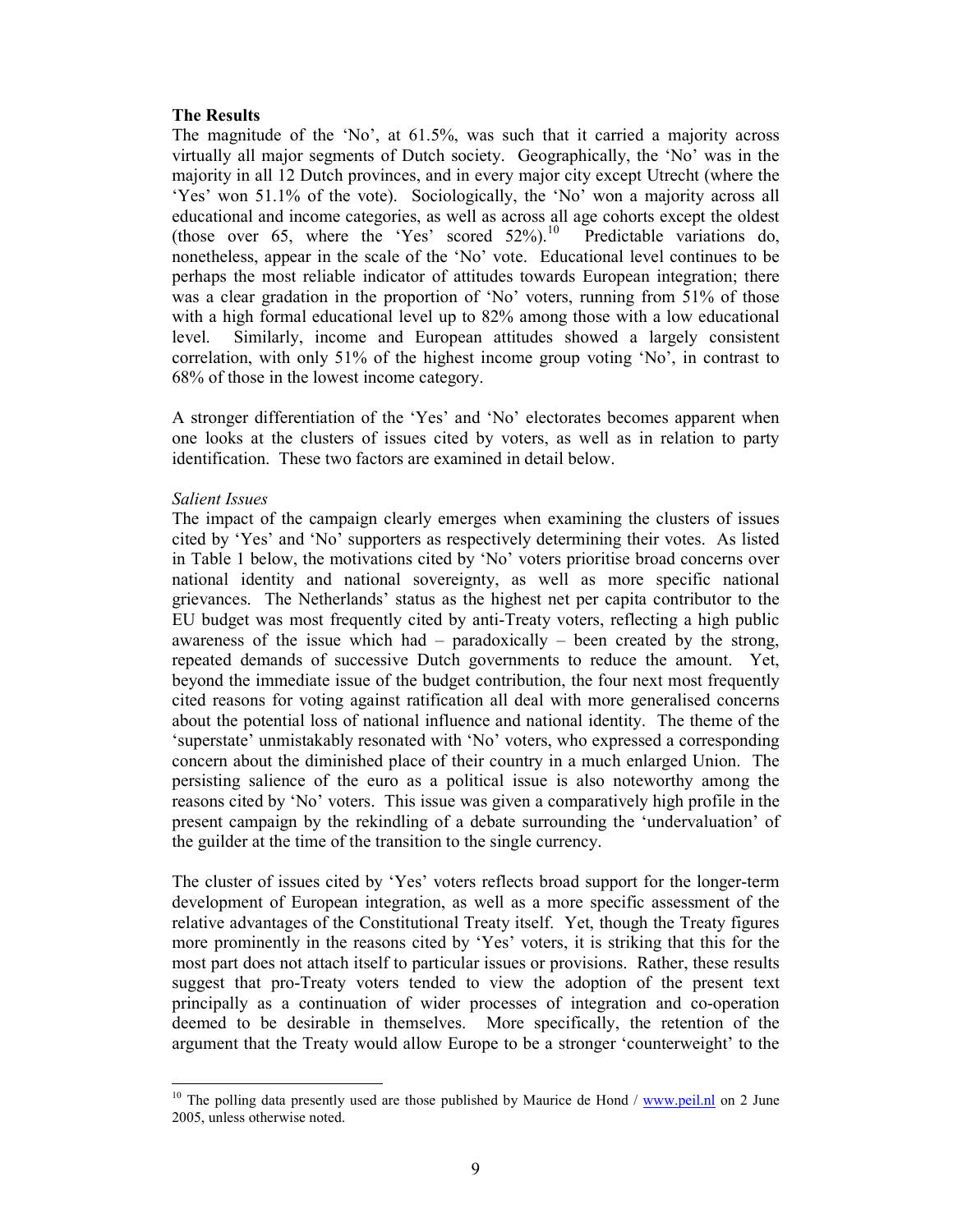America is also worthy of mention. This marks a specific opposition influence on the 'Yes' campaign, as the position had been distinctively highlighted by Labour and GreenLeft.

| Table 1<br>Principal Reasons for 'No' and 'Yes' Votes<br>(multiple responses in $\%$ ) |    |  |  |
|----------------------------------------------------------------------------------------|----|--|--|
| <b>Reasons cited by 'No' Voters</b>                                                    |    |  |  |
| 1. The Netherlands pays too much to the EU                                             | 62 |  |  |
| 2. The Netherlands will have less control over its own affairs                         | 56 |  |  |
| 3. Too little influence in comparison with other countries                             | 55 |  |  |
| 4. The Netherlands will loose it own identity                                          | 53 |  |  |
| 5. The Netherlands is becoming too dependent on the EU                                 | 46 |  |  |
| 6. The provision of information was poor                                               | 44 |  |  |
| 7. Because of increasing bureaucracy                                                   | 38 |  |  |
| 8. Because of the negative effect of the euro                                          | 37 |  |  |
| 9. Loss of jobs to foreigners                                                          | 33 |  |  |
| 10. The EU has more disadvantages than advantages                                      | 31 |  |  |
| <b>Reasons cited by 'Yes' Voters</b>                                                   |    |  |  |
| 1. Europe tackles cross-border problems                                                | 58 |  |  |
| 2. The advancement of co-operation between member states                               | 56 |  |  |
| 2. The EU has more advantages than disadvantages                                       | 56 |  |  |
| 4. More efficient decision-making in Europe                                            | 51 |  |  |
| 5. More efficient, less bureaucracy                                                    | 43 |  |  |
| 6. The new Constitution is an improvement                                              | 40 |  |  |
| 6. The Constitution fits with further integration                                      | 40 |  |  |
| 8. A greater counterweight relative to the USA                                         | 38 |  |  |
| 9. I have faith in Europe                                                              | 36 |  |  |
| 10. The Constitution guarantees security and peace                                     | 33 |  |  |
| Source: Interview-NSS in association with the ANP and the NOS <sup>11</sup>            |    |  |  |

Two contrasting profiles thus emerge, in which the 'Yes' and 'No' electorates appear largely defined by their attitudes towards the overall direction of the European integration process. This interpretation of the results, moreover, finds further confirmation in the separate exit polling conducted by Maurice de Hond. Asking voters whether their choice was predominately determined by 'the contents of the Constitution itself', 'my feeling as regards the development of the EU', or 'the domestic political situation', de Hond found that clear majorities of both 'Yes' and 'No' voters were principally motivated by their feelings as regards the longer-term development of European integration. This was true of 62% of 'Yes' voters, as well as 58% of 'No' voters. The only significant difference between the two electorates in this regard was that of the relative weight which they accorded to domestic political

<sup>&</sup>lt;sup>11</sup> A summary overview of the results of this exit poll, commissioned jointly by the main Dutch print media (ANP) and broadcast (NOS) news agencies, may be accessed via the NOS site at: http://www.nos.nl/nosjournaal/dossiers/europesegrondwet/020605 tabel redenen.html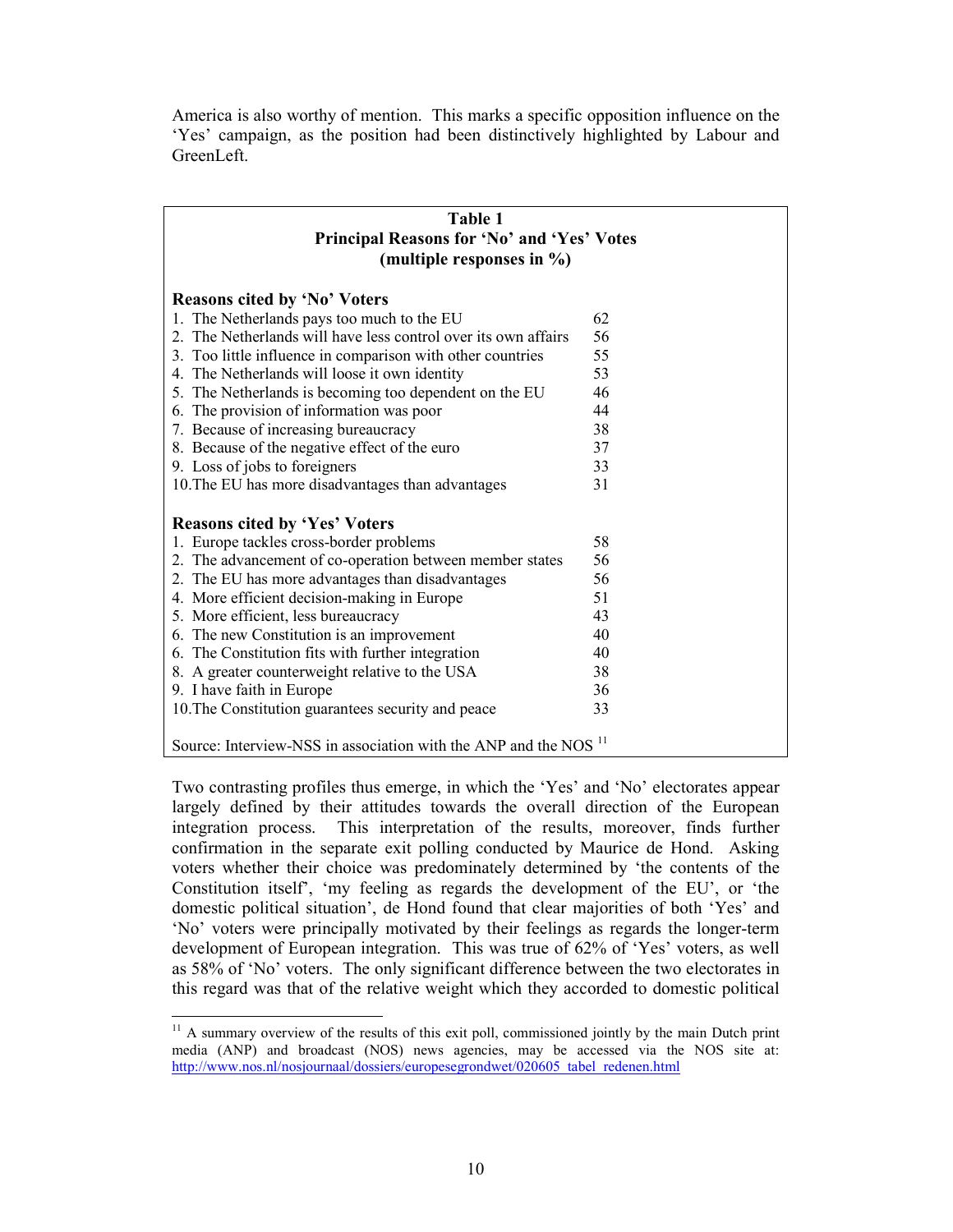considerations – with 11% of 'No' voters giving this as their primary motivation, in contrast to only 4% of 'Yes' voters.

The de Hond polling did, however, point to an interesting difference as regards the self-definition of the two electorates. Asked about the relative balance of 'rational' and 'emotional' elements in the determination of their vote, a decisive majority of 'Yes' voters (69%) responded that they had voted on 'rational' grounds (relative to 25% who cited both and 4% who cited 'emotional' grounds alone). Conversely, in the case of 'No' voters, only 43% described themselves as having voted principally on 'rational' grounds, while 49% said that their vote had been determined by a mixture of 'rational' and 'emotional' factors (with 6% citing 'emotional' grounds alone). This would appear to reflect the success of the 'No' campaign in tapping a vein of doubt or anxiety about the direction of European integration, which mixed both specifically articulated objections and more diffuse affective elements.

#### Party Identification

Analysing the profiles of the 'Yes' and the 'No' electorates on the basis of party identification, a clear division is readily apparent between the 'centre' and the 'periphery' of Dutch politics. Supporters of smaller parties characterised by a strong 'populist' or 'protest' element voted overwhelmingly to reject the Treaty – crossing the 90% threshold as regards the electorates of the Socialist Party, the Wilders Group, and the Pim Fortuyn List. Beyond this broad distinction, the portrait which emerges differs significantly depending on whether one looks at current voting intentions or at voting preferences at the time of the most recent Dutch legislative elections in January 2003.

As shown in Table 2 below, there was a marked split between government and opposition supporters when defined on the basis of current voting intentions. Current supporters of all 3 government coalition parties voted in the majority to support the Treaty. The electorates of both the Christian Democrats and Democrats '66 did so by a 3 to 1 margin. While Liberal supporters were more divided, a 57-43 majority nonetheless still backed the party's official pro-Treaty stance. By way of contrast, a comparable majority of Labour Party supporters opted not to follow the party line, with a 58-42 split in favour of the 'No'. This likely reflects the particular difficulties experienced by the Labour leadership during the campaign, as they sought to define a distinctive basis for supporting the Treaty while maintaining their distance from an unpopular government. This difficulty appears, nonetheless, to have had a lesser impact in the case of GreenLeft, who were able to retain the support of a majority of their current electorate (55-45).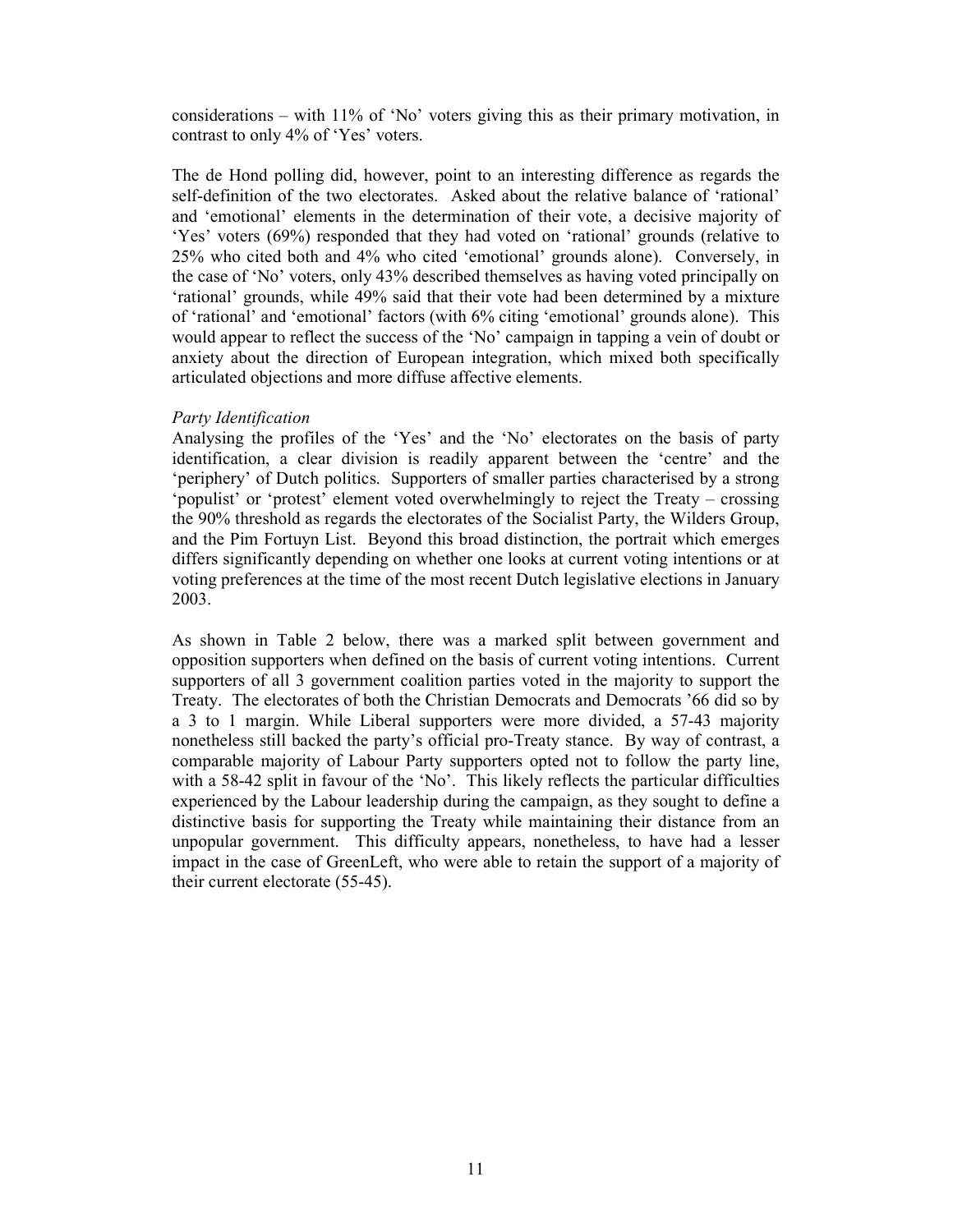| Party                            | $%$ 'No'      | % Yes         |
|----------------------------------|---------------|---------------|
|                                  | <b>Voters</b> | <b>Voters</b> |
| <b>Christian Democrats (CDA)</b> | 24            | 76            |
| Democrats '66                    | 24            | 76            |
| Liberals (VVD)                   | 43            | 57            |
| GreenLeft                        | 45            | 55            |
| Labour (PvdA)                    | 58            | 42            |
| <b>Christian Union</b>           | 83            | 17            |
| <b>Pim Fortuyn List (LPF)</b>    | 94            | 06            |
| <b>Wilders Group</b>             | 95            | 05            |
| <b>Socialist Party</b>           | 96            | 04            |

Table 2 'No' and 'Yes' Voters distributed by Current Voting Intentions

Source: Maurice de Hond / www.peil.nl Government parties in italics

A very different picture emerges if one looks at the 2003 voting preferences of the electorate. As shown in Table 3 below, there is evidence of a more generalised inability on the part of virtually all the mainstream Dutch parties to carry their electorates. As regards the government parties, a pro-Treaty majority emerges only in the case of the small, historically pro-federalist Democrats '66. Even the Christian Democrats, relative to their 2003 electorate, were unable to muster a majority in favour of the Treaty – with the 'No' winning over 52% of their supporters. Yet, it was the Liberals who assumed by far the heaviest losses amongst the coalition parties, as fully 62% of VVD supporters opted for a 'No' vote. Turning to the opposition, a similarly decisive 62-38 split for the 'No' appeared among Labour Party supporters, while GreenLeft also failed, though on a 46-54 result, to win over a majority of its 2003 supporters.

| Party                            | $%$ 'No'      | $%$ Yes       |
|----------------------------------|---------------|---------------|
|                                  | <b>Voters</b> | <b>Voters</b> |
| Democrats '66                    | 40            | 60            |
| <b>Christian Democrats (CDA)</b> | 52            | 48            |
| GreenLeft                        | 54            | 46            |
| Liberals (VVD)                   | 62            | 38            |
| Labour (PvdA)                    | 62            | 38            |
| <b>Christian Union</b>           | 75            | 25            |
| <b>Socialist Party</b>           | 92            | 08            |
| <b>Pim Fortuyn List (LPF)</b>    | 92            | 08            |
| <b>Wilders Group</b>             | NA            | NA            |

Table 3 'No' and 'Yes' Voters distributed by 2003 Voting Preferences

Source: Maurice de Hond / www.peil.nl Government Parties in Italics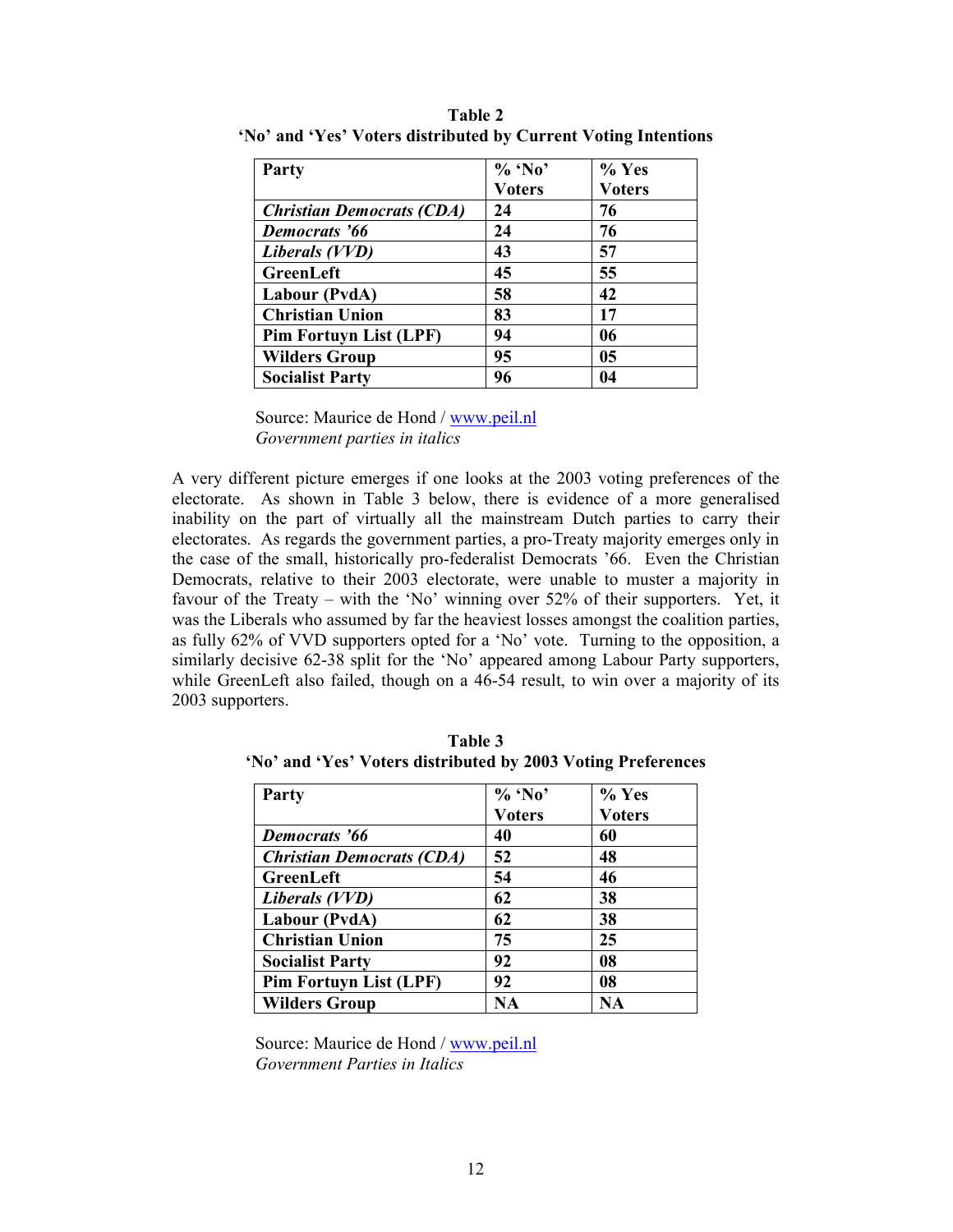Significantly divergent readings of the referendum result are thus possible. The first set of figures paints the portrait of a relatively classic 'protest vote' against the government, in which the main opposition party was unable to convince its supporters to back a policy initiative associated with the government in a 'second-order' contest. The second set of figures, however, points to a more generalised anti-establishment vote, in which the electorate expressed an across the board disaffection with all of the mainstream Dutch political parties, whether currently in government or in opposition. While both readings have merit, it is nonetheless probably the latter which is the more convincing, as the strong degree of disaffection shown by 2003 government supporters cannot be ignored. Indeed, the scale of the 'No', in purely numerical terms, could not be explained without reference to the defection of a substantial component of the traditional centre-right electorate.

### **Conclusion**

The immediate explanation for the result of the Dutch referendum inescapably lies in the failings of the 'Yes' campaign.<sup>12</sup> The widely based pro-Treaty coalition, including both the government and the main establishment parties, lost what should have been an eminently winnable contest. There was a clear failure to adapt to the novel political circumstances created by the holding of the first referendum in the country's modern political history. The 'No' camp was largely allowed to set the agenda on its own terms, placing the Treaty's supporters on the back foot. This was further compounded by an exceptional number of political gaffes, which served to fuel an undercurrent of anti-establishment protest voting.

Yet, the specific dynamics of the campaign must be contextualised relative to longerterm trends. In terms of the domestic political context, the 2005 vote represented the second major shock to the nation's political establishment within a relatively short space of time. The 2005 result was widely seen by Dutch political commentators as an expression of the same underlying discontent which had first come to the surface in the tumultuous 2002 parliamentary election, marked by the sudden rise to prominence of Pim Fortuyn.<sup>13</sup> There is a sense of a growing 'gap' ('kloof') between the political establishment and Dutch society, for which the main political parties have thus far proved unable to find an effective remedy. The massive 'No' vote in this referendum fits within this wider trend of disconnection and electoral volatility, a form of 'democratic deficit' in The Hague being called into question by Dutch voters at least as much as that in Brussels or Strasbourg.

Beyond the general domestic political context, the referendum result must also be situated with reference to the more specific evolution of Dutch European debate over the past decade. Eurosceptic themes had increasingly permeated Dutch political discourse, particularly reflecting concerns over the size of the national budget

<sup>&</sup>lt;sup>12</sup> An internal study, commissioned by the cabinet and made public under freedom of information legislation, pointedly came to the same conclusion. The study highlighted a series of failures as regards both the individual performance of senior government figures and the overall campaign strategy. See 'Kabinet self schuldig aan nee tegen EU', de Volkskrant, 5 July 2005.<br><sup>13</sup> See further Robert Harmsen, 'Europe and the Dutch Parliamentary Election of May 2002',

RIIA/OERN Election Briefing no. 3, at http://www.sussex.ac.uk/sei/documents/paper3dutch.pdf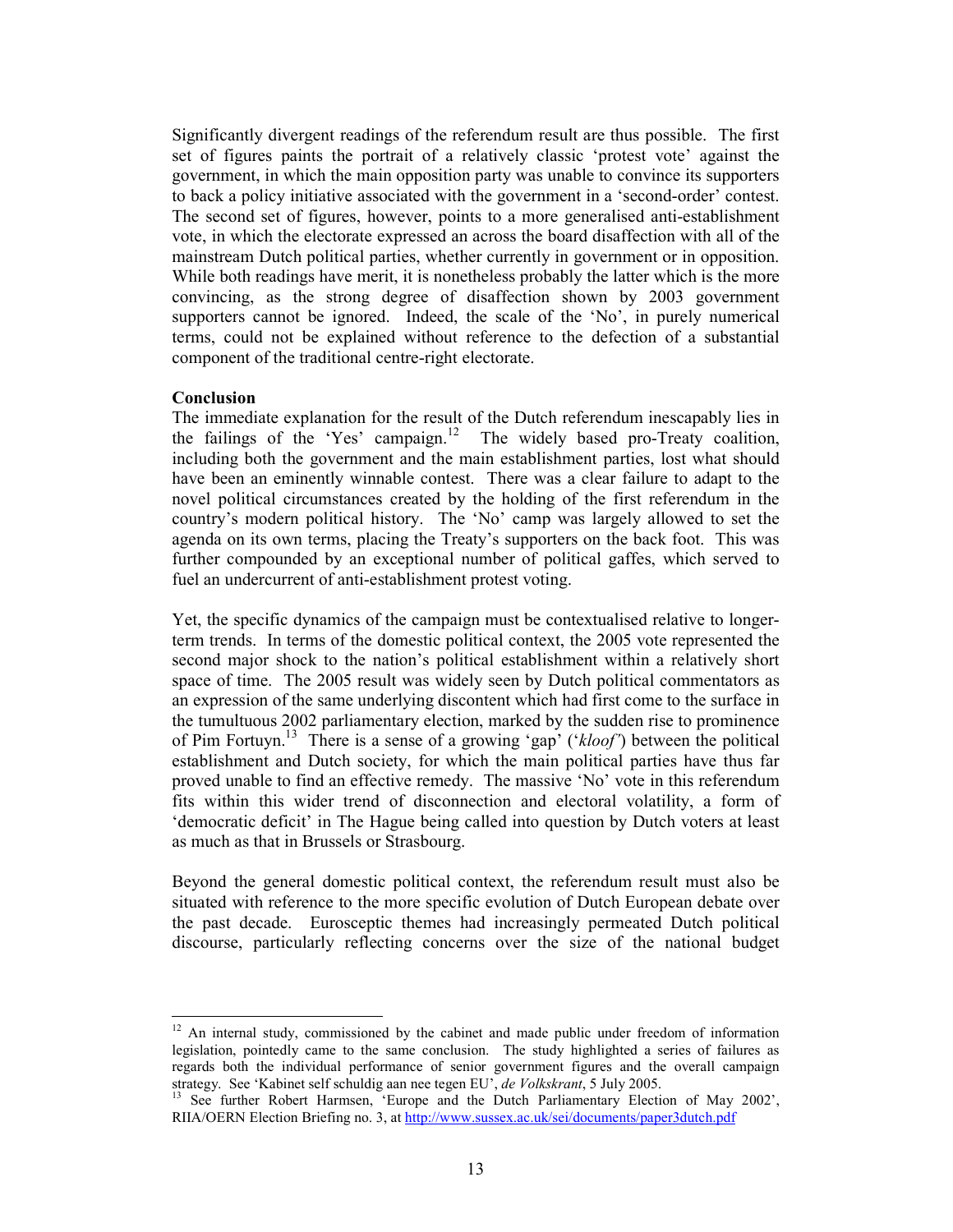contribution and, latterly, enlargement.<sup>14</sup> These Euroscepticisms had, by the time of the 2004 European Parliament election, given rise to a broadly defined discourse concerning the 'limits of Europe' – in which both the ultimate geographical boundaries of the Union and the boundaries of its desirable policy competence had become subjects of critical political discussion.<sup>15</sup> It was this 'limits of Europe' debate which was given a sharper focus and a higher political profile by the specific dynamics of the referendum campaign.

The referendum will likely mark a significant turning point in Dutch European policy. The government, in the parliamentary debate which immediately followed the vote, already signalled its intention to adopt a 'new course' in Europe. This new path will be broadly defined by an attitude of 'restraint' as regards the further development of European integration, as well as by the adoption of a 'harder line' in the defence of national interests. Most obviously, it can be expected that the Dutch government will pursue the reduction of the net national contribution to the EU budget with a redoubled vigour. It is also likely that the concerns which emerged during the campaign over EU enlargement will find expression in a strong Dutch insistence on the strict respect of accession criteria by new member states.

The political context created by the referendum may further lend itself to European issues assuming a higher profile in the terms of domestic electoral competition. This impact must be carefully gauged; there is little likelihood that Dutch politics will be 'redefined' on a European axis. Nevertheless, given their success in mobilising a broad electorate around the European issue, it would seem unlikely that the main parties in the 'No' camp would not seek in some way to use the issue in the next national parliamentary election, due in 2007. Developments of this type would, moreover, create a potentially interesting set of dynamics as regards the responses of the mainstream national parties. Incentives may arise for mainstream parties – perhaps most obviously for the Liberals – to adopt a more 'Eurosceptic' or 'Eurocritical' discourse as a means of forestalling the use of European issues as an instrument of electoral mobilisation on their flanks. Equally, Europe may emerge (or be used) as a key differentiating issue. The Labour leadership has, in this vein, already highlighted the Socialist Party's Euroscepticism as an impediment to the formation of a possible governmental coalition of the left.

Overall, mainstream Dutch parties, having long consigned the discussion of European integration to the relative margins of national political debate, will now have to engage more fully with such issues. If they do not do so, they risk further deepening a 'crisis of representation' which concerns both the national political model and emerging supranational structures of governance. This situation is, of course, by no means unique to the Netherlands. It may, however, be that the problems posed for traditional structures of political representation by the emergence of complex and novel forms of multi-level governance are set to acquire a particular resonance in the

<sup>&</sup>lt;sup>14</sup> See Robert Harmsen, 'Euroscepticism in the Netherlands: Stirrings of Dissent', in Robert Harmsen and Menno Spiering (eds.), Euroscepticism: Party Politics, National Identity and European Integration (Amsterdam/New York: Editions Rodopi, 2004), European Studies no. 20, pp. 99-126.

<sup>&</sup>lt;sup>15</sup> See Robert Harmsen, 'The European Parliament Election in the Netherlands, 10 June 2004', EPERN 2004 European Parliament Election Briefing No. 17, at http://www.sussex.ac.uk/sei/documents/epernen2004-netherlands.ndf